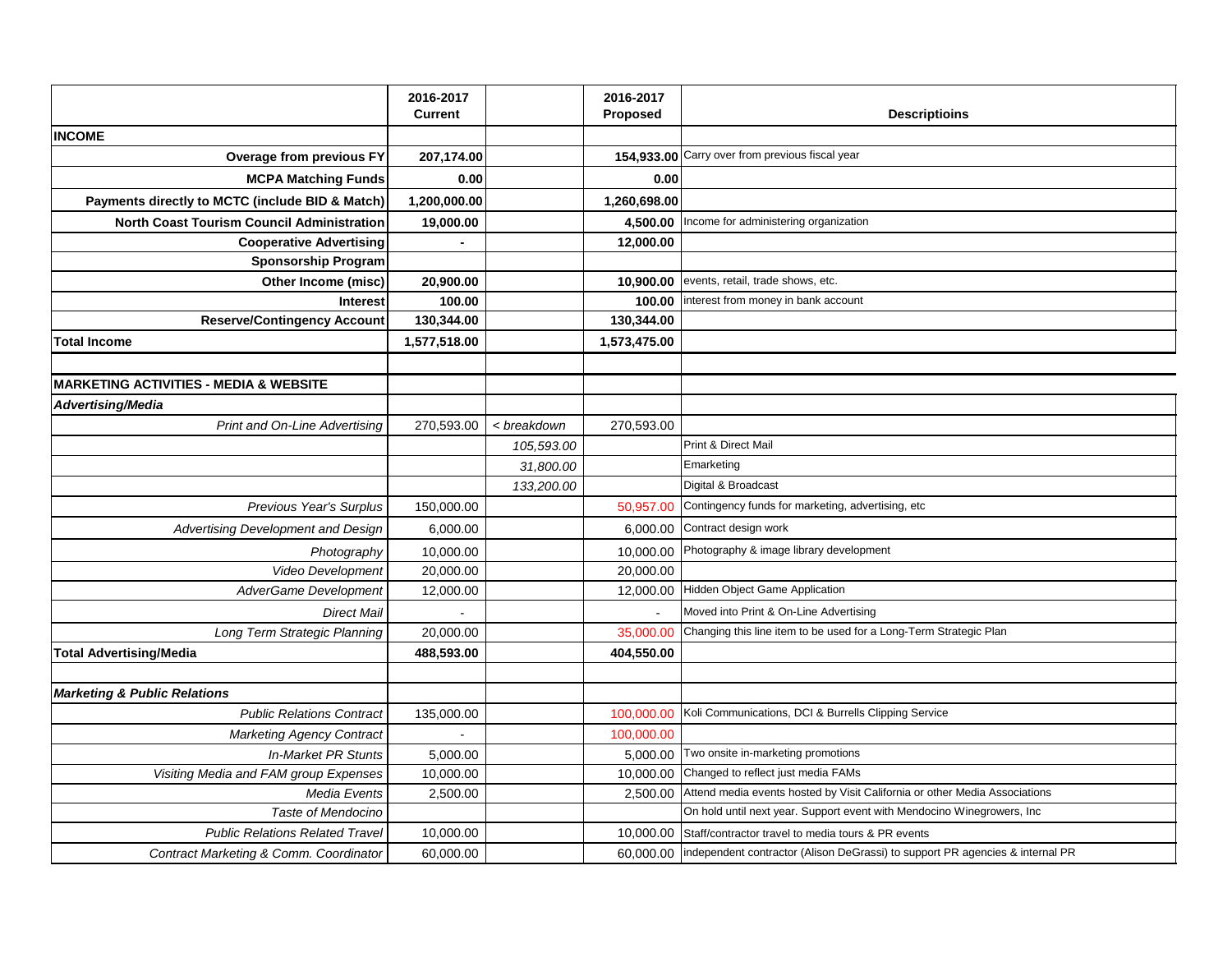| <b>Total Public Relations</b>                                     | 222,500.00 |             | 287,500.00 |                                                                                                   |
|-------------------------------------------------------------------|------------|-------------|------------|---------------------------------------------------------------------------------------------------|
|                                                                   |            |             |            |                                                                                                   |
| <b>Website Maintenance /Development</b>                           |            |             |            |                                                                                                   |
| Interactive Marketing (social, e-newsletter, etc)                 | 12,000.00  |             | 12,000.00  | Social media analytics, enewsletters, contests                                                    |
| Development/Maintenance                                           | 25,000.00  |             | 25,000.00  | Website hosting, updates, content development, SEO                                                |
| Interactive Media & Content Coordinator                           | 36,000.00  |             | 36,000.00  |                                                                                                   |
| <b>Total Website Maintenance/Development</b>                      | 73,000.00  |             | 73,000.00  |                                                                                                   |
|                                                                   |            |             |            |                                                                                                   |
| Leisure/Group Sales                                               |            |             |            |                                                                                                   |
| <b>Consumer and Trade Shows</b>                                   | 12,000.00  |             | 12,000.00  | Sunset celebration, Bay Area Travel Show, etc.                                                    |
| <b>Travel Shows - Shipping</b>                                    | 3,000.00   |             | 3,000.00   | Getting materials to above shows                                                                  |
| <b>Misc Sales Opportunities</b>                                   | 2,000.00   |             | 2,000.00   | Co-op with specific programs with California partners (NCTC, etc)                                 |
| <b>State Fair Exhibit</b>                                         | 5,000.00   |             | 5,000.00   | Cost to have exhibit in Sacramento for State Fair                                                 |
| Promotional Items & Booth Development                             | 5,000.00   |             | 5,000.00   |                                                                                                   |
| Leisure/Group Sales Staff Related Travel                          | 10,000.00  |             | 10,000.00  | Staff/contractor travel to shows, sales meetings                                                  |
| <b>Group Travel FAMs</b>                                          | 8,000.00   |             | 8,000.00   | In-county costs of group tour FAMs                                                                |
| <b>Total Leisure/Group Sales</b>                                  | 45,000.00  |             | 45,000.00  |                                                                                                   |
|                                                                   |            |             |            |                                                                                                   |
| <b>MARKETING ACTIVITIES - VISITOR SERVICES &amp; PARTNERSHIPS</b> |            |             |            |                                                                                                   |
| <b>Visitor Services/Fulfillment</b>                               |            |             |            |                                                                                                   |
| <b>Print Collateral</b>                                           | 15,000.00  | < breakdown | 15,000.00  |                                                                                                   |
| 2015 Visitor Guide and calendar                                   |            |             |            | No guides or calendars being produced. Cost of shipping moved to different category.              |
| In County Guides (themed & tear off maps)                         |            | 15,000.00   |            | Tear off maps, art guides, wine maps, meeting guides, etc                                         |
| Signage - Gateway, Kiosks and Directional                         | 8,000.00   |             | 8,000.00   | Gateway signs, visitor kiosk development                                                          |
| Incentive & Sponsorship Programs                                  | 46,000.00  | < breakdown | 56,000.00  | Rink Sponsorship                                                                                  |
| Visitor Center/Information Support                                |            | 6,000.00    |            | <b>Chambers of Commerce</b>                                                                       |
| <b>Event Partnership Funding</b>                                  |            | 25,000.00   |            | Grant funds to support county events & programs                                                   |
| Advertising Sponsorships/Customer Incentives                      |            | 15,000.00   |            | Advertising & Marketing Sponsorships/Customer Incentives                                          |
| Event & Festival Guide Printing and Distribution                  | 16,000.00  |             | 16,000.00  | Mushroom guide, crab guide, two semi-annual event calendars; includes distribution                |
| <b>Retail Items</b>                                               | 10,000.00  |             | 10,000.00  | Offset under income; goal is to break even with retail                                            |
| In-County Mixers, Fairs                                           |            |             |            | Moved to In-County Relations. Attend chamber mixers and other fairs                               |
| <b>Total Visitor Services/Fulfillment</b>                         | 95,000.00  |             | 105,000.00 |                                                                                                   |
| <b>Partnerships</b>                                               |            |             |            |                                                                                                   |
| North Coast Tourism Council                                       | 10,000.00  |             | 10,000.00  | Normal county membership is \$10K; we receive \$9K for administration                             |
| Memberships - CVB's, CalTIA, Chambers, MPI                        | 7,000.00   |             | 7,000.00   | Cal Travel, DMAI, DMA West, Chambers - annual membership costs                                    |
| <b>Conferences and Seminars</b>                                   | 5,000.00   |             | 5,000.00   | Cal Travel, DMAI, DMA West, conference registration and meeting costs                             |
| Partnership Related Staff Travel                                  | $\sim$     |             | $\sim$     | Moved to Travel Expesnes. Staff travel to conferences, meetings both inside and outside of county |
| In-County Relations                                               | 1,000.00   |             | 1,000.00   | Costs associated with mixers and other networking events in the county                            |
| Arts Council Sponsorship                                          |            |             | $\sim$     | Moved into Incentive & Sponsorship Programs                                                       |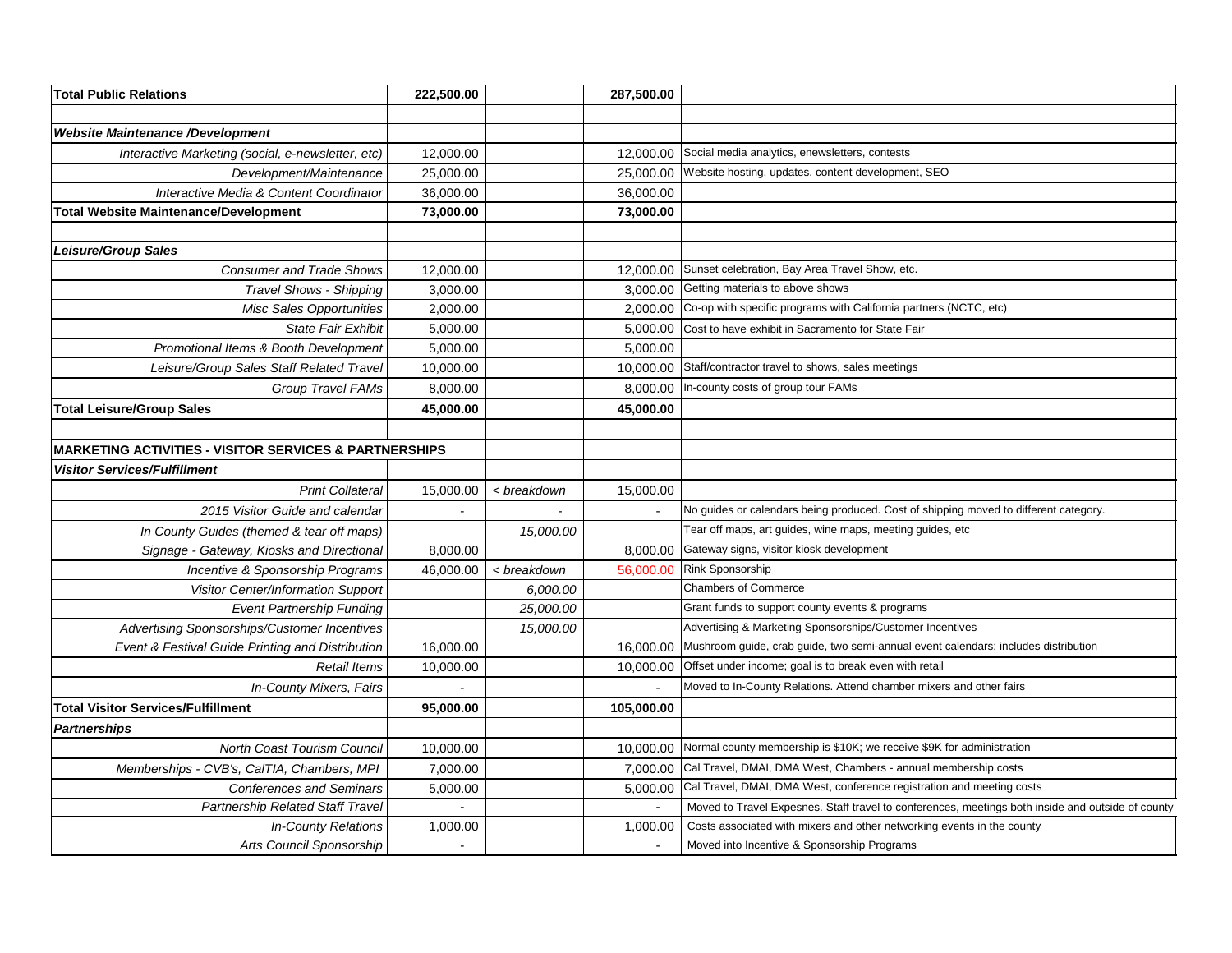| <b>Total Partnerships</b>                          | 13,000.00  |             | 13,000.00  |                                                                                       |
|----------------------------------------------------|------------|-------------|------------|---------------------------------------------------------------------------------------|
|                                                    |            |             |            |                                                                                       |
| <b>ADMINISTRATIVE EXPENSES</b>                     |            |             |            |                                                                                       |
| Office/ Storage Rent                               | 21,600.00  |             | 21,600.00  | Fort Bragg and Ukiah offices                                                          |
| <b>Office Supplies</b>                             | 10.500.00  | < breakdown | 10.500.00  | miscellaneous office supplies & repairs/maintenance                                   |
|                                                    |            | 6,000.00    |            | Office supplies                                                                       |
|                                                    |            | 3,000.00    |            | Office equipment                                                                      |
|                                                    |            | 1,500.00    |            | CRM (Big Contacts)                                                                    |
| Maintenance                                        | 5,000.00   |             | 5,000.00   | Repairs & maintenace (and potential move)                                             |
| Postage/Shipping                                   | 13,142.00  |             | 18,142.00  | Postage for mailings/shipping/Certified Folder                                        |
| Copying/Printing                                   | 1,200.00   |             | 1,200.00   | Copier lease/miscellaneous copying/printing - meeting materials, marketing plans, etc |
| Telephone/Telecommunications                       | 3,750.00   | < breakdown | 3,750.00   | office phones, 3 1/2 cell phones for staff                                            |
|                                                    |            | 1,500.00    |            | Cell phones for three staff                                                           |
|                                                    |            | 1,500.00    |            | Ooma System                                                                           |
|                                                    |            | 750.00      |            | Misc                                                                                  |
| <b>Utilities</b>                                   | 5,500.00   |             | 5,500.00   | Internet, propane, garbage, water                                                     |
| Visit Mendocino County, Inc. Administrative Travel | 13,450.00  | < breakdown | 13,450.00  | miscellaneous staff travel & entertainment for meetings, etc                          |
|                                                    |            | 10,350.00   |            | Mileage reimbursement                                                                 |
|                                                    |            | 1,800.00    |            | odging.                                                                               |
|                                                    |            | 1,000.00    |            | Meals                                                                                 |
|                                                    |            | 300.00      |            | Other                                                                                 |
| <b>Meeting Expenses</b>                            | 500.00     |             | 500.00     | Refreshments for meetings                                                             |
| <b>Board Development &amp; Training</b>            | 3,500.00   |             | 3,500.00   | Brown Act Training, board retreat                                                     |
| Legal Fees                                         | 4,000.00   |             | 4,000.00   | For legal services, if needed                                                         |
| <b>Accounting Fees</b>                             | 9,000.00   |             | 9,000.00   | Annual audit, tax fliing                                                              |
| Bookkeeping                                        | 6,000.00   |             | 6.000.00   | Bookkeeping services for organization                                                 |
| Insurance - BOD and Liability                      | 3,000.00   |             | 3,000.00   | D&O insurance for BOD, liability insurances                                           |
| <b>Bank Fees</b>                                   | 50.00      |             | 50.00      | Paypal fees and credit card processing fees - includes "bad debt"                     |
| <b>County Administrative Fee</b>                   | 24,000.00  |             | 24,000.00  |                                                                                       |
| <b>Total Administrative Expenses</b>               | 124,192.00 |             | 129,192.00 |                                                                                       |
|                                                    |            |             |            |                                                                                       |
| Personnel                                          |            |             |            |                                                                                       |
| <b>Salaries</b>                                    | 300,000.00 |             | 300,000.00 | Supports 4.5 full-time equivalent employees & bonuses                                 |
| Contract Work - Misc.                              | 5,400.00   |             | 5,400.00   | Miscellaneous contracted work (special projects, etc)                                 |
| Searchwide Executive Director Search               | 23,334.00  |             | 23,334.00  | Approved by MCTC Board at their March 2016 meeting (approved to spend up to \$40K)    |
| <b>Payroll Taxes</b>                               | 30,000.00  |             | 30,000.00  | Taxes required for salaries                                                           |
| Worker's Comp Insurance                            | 2,975.00   |             | 2,975.00   | Insurance required for employees                                                      |
| Medical Insurance & other benefits                 | 20,880.00  |             | 20.880.00  | Health and other benefits as outlined in employee handbook and ED contract            |